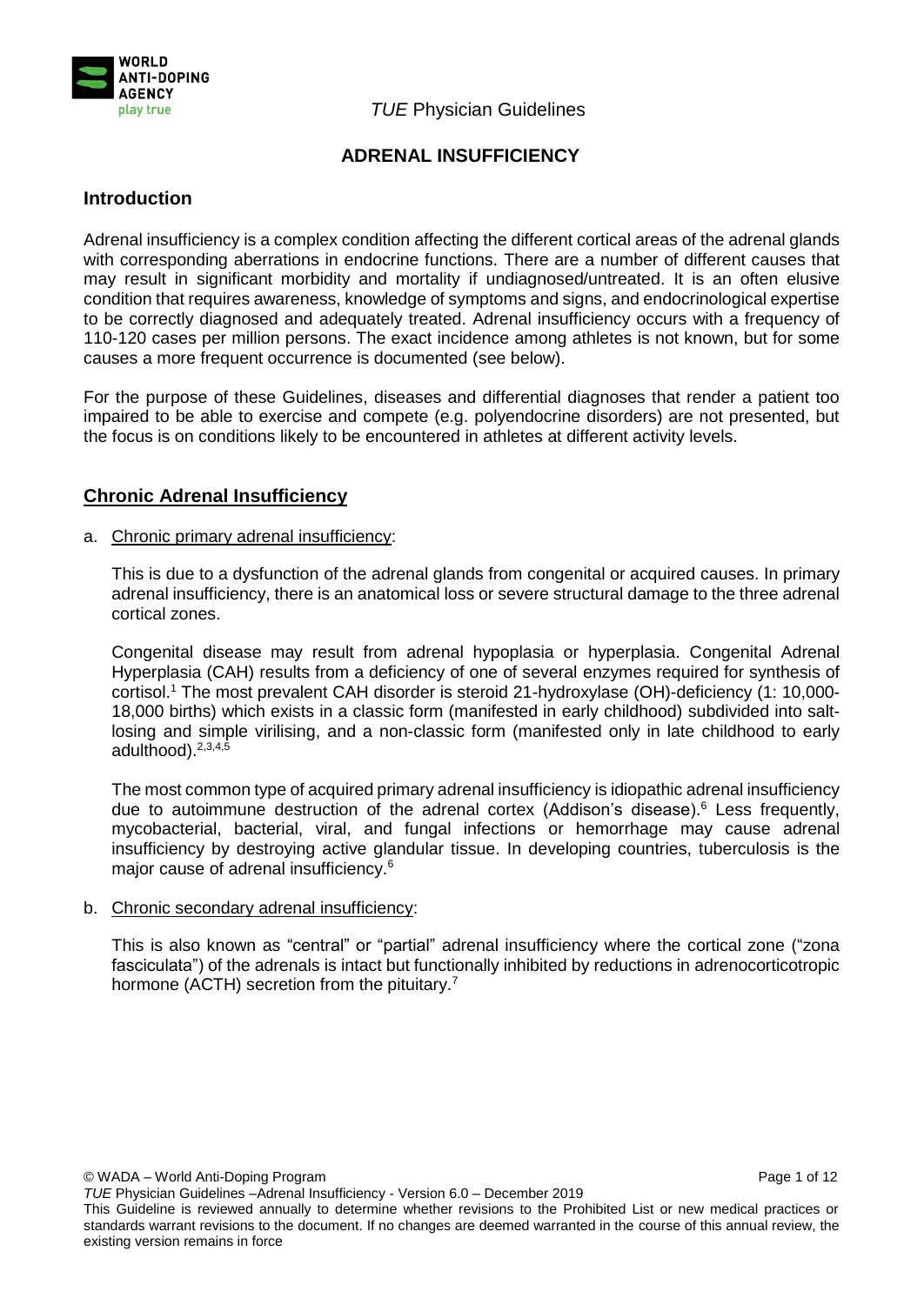

Secondary adrenal insufficiency is most commonly iatrogenic, caused by suppression of the hypothalamic-pituitary-adrenal axis due to exogenous glucocorticoid use.<sup>7</sup> This cause is particularly relevant in an athletic population due to the frequent use of glucocorticoids and their unpredictable uptake into the circulation.<sup>8</sup> Local treatment of musculoskeletal disease with glucocorticoids may inhibit the axis and daily oral use may lead to suppression of the axis within as little as two weeks. Another important consideration in athletes is the fact that adrenal insufficiency may occur months or even years aftertraumatic brain injury due to pituitary insult. Other reasons for central adrenal insufficiency include hypopituitarism from other forms of hypothalamic-pituitary disease most notably pituitary tumours and their treatment.<sup>7</sup>

Furthermore, a number of medications (e.g., azole antifungals such as ketoconazole, miconazole, fluconazole, itraconazole) may inhibit adrenal steroidogenesis and precipate adrenal insufficiency.

# **Acute Adrenal Insufficiency (adrenal crisis)**

In a previously undiagnosed patient, acute adrenal insufficiency may be the initial presentation. Acute adrenal insufficiency is usually a presentation of complete primary adrenal failure and may be a life-threatening emergency. Acute crisis or exacerbation in secondary adrenal insufficiency is rare. However, it may be seen with acute cortisol deficiency due to pituitary infarction, or if there is abrupt withdrawal of glucocorticoid use. Although efforts should be made to ascertain the cause of the adrenal crisis, treatment should not be delayed.<sup>7</sup>

# **1. Diagnosis**

The diagnostic and therapeutic work-up in adrenal insufficiency of whatever cause differs, depending on the presentation, either as an acute crisis or from slowly evolving chronic disease. It is important to establish whether the adrenal insufficiency is primary or secondary.

#### a. **Medical history**

History taking must confirm the signs and symptoms and time of onset, i.e. acute onset/crisis or chronic disease.

## **Acute adrenal insufficiency (adrenal crisis)**

In an acute crisis, history is of particular importance and together with findings on examination represents the main pillar of a presumptive diagnosis necessitating immediate treatment after securing blood samples. Any delay in diagnosis by more extensive laboratory investigations may result in poor outcome.<sup>6</sup> Although there may be a number of non-specific symptoms, shock is the predominant feature of adrenal crisis. The patient is severely ill, may become dehydrated, hypotensive, hypoglycemic and of altered mental status.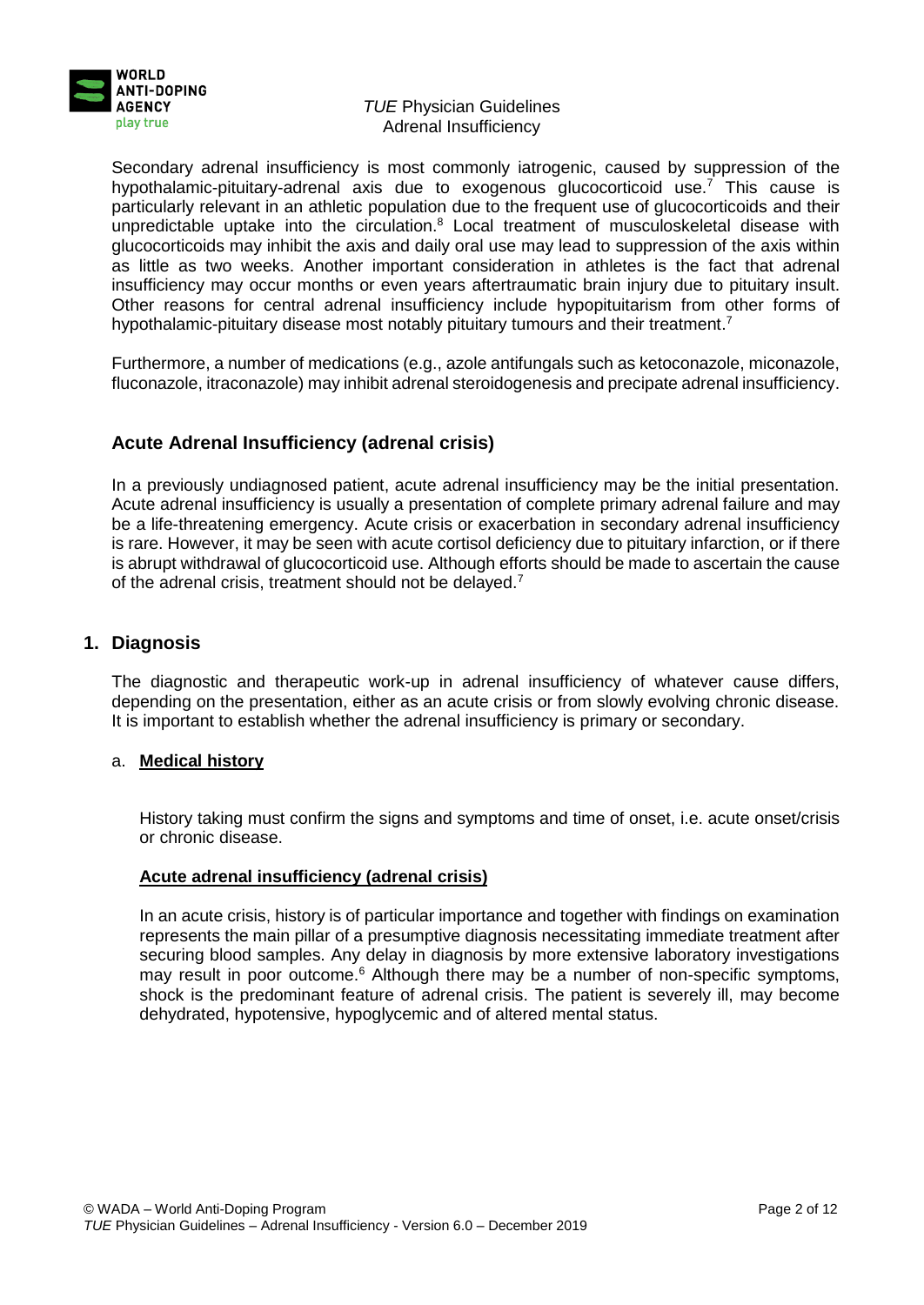

# **Chronic adrenal insufficiency**

The physical findings in chronic adrenal insufficiency are often subtle.

Chronic primary adrenal insufficiency may manifest as chronic fatigue, weakness, tiredness, hyperpigmentation, anorexia, weight loss, nausea, abdominal pain, diarrhea or constipation with orthostatic hypotension, dizziness or even syncopal episodes.<sup>6</sup> Episodes of salt-craving are typical for primary adrenal insufficiency.

In chronic secondary adrenal insufficiency due to exogenous glucocorticoids, hyperpigmentation is not seen due to chronic glucocorticoid suppression of corticotropinreleasing hormone (CRH) and ACTH.<sup>7</sup> Dehydration and hyperkalemia are also not present.<sup>7</sup> Gastrointestinal symptoms and hypotension may be seen, but are usually not prominent. Patients may feel cold, have difficulties in concentrating, bone and muscle pain or headache. In athletes, poor performance might be observed but may be caused by overtraining.

In congenital disease, females with classic 21-OH deficiency (a primary adrenal insufficiency) may present with ambiguous, virilised genitals at birth.<sup>1</sup> Males might go undiagnosed until they present with a salt-wasting crisis within one to three weeks of age, reflecting the degree of mineralocorticoid deficiency. Males without salt loss may present with precocious puberty (pubic hair, accelerated growth at 2-4 years of age), however many remain asymptomatic (other than being of short stature) and may not present themselves to a physician at all, or be incidentally diagnosed in adult life (e.g., during fertility investigations).<sup>1,4,5</sup> Females with a nonclassic form of CAH show signs of hyperandrogenism from late puberty onwards whereas males are usually asymptomatic<sup>1</sup>.

#### **Distinguishing between primary and secondary adrenal insufficiency**

The clinical distinction between primary and secondary insufficiency is important because secretion of the adrenal androgen precursor dehydroepiandrosterone (DHEA) is affected in a similar manner to that of mineralocorticoid secretion. With structural damage (loss or severe damage) to all three adrenocortical zones in primary adrenal insufficiency, neither DHEA nor mineralocorticoids are produced. By contrast, in secondary adrenal failure (as in ageing as well), mineralocorticoid and DHEA secretion and blood DHEA concentrations may be reduced, but both are still produced.

However, reductions in serum DHEA are often difficult to interpret as prolonged exogenous glucocorticoid treatment will suppress residual adrenal DHEA secretion. There is some evidence, although controversial and not conclusive, that women with primary adrenal insufficiency and pituitary insufficiency may suffer from quality of life symptoms such as sexual dysfunction, which may be alleviated by DHEA treatment.<sup>9</sup>

A TUE for DHEA should only be considered in women with primary adrenal insufficiency who have significantly impaired mood or sense of well-being despite optimal glucocorticoid replacement.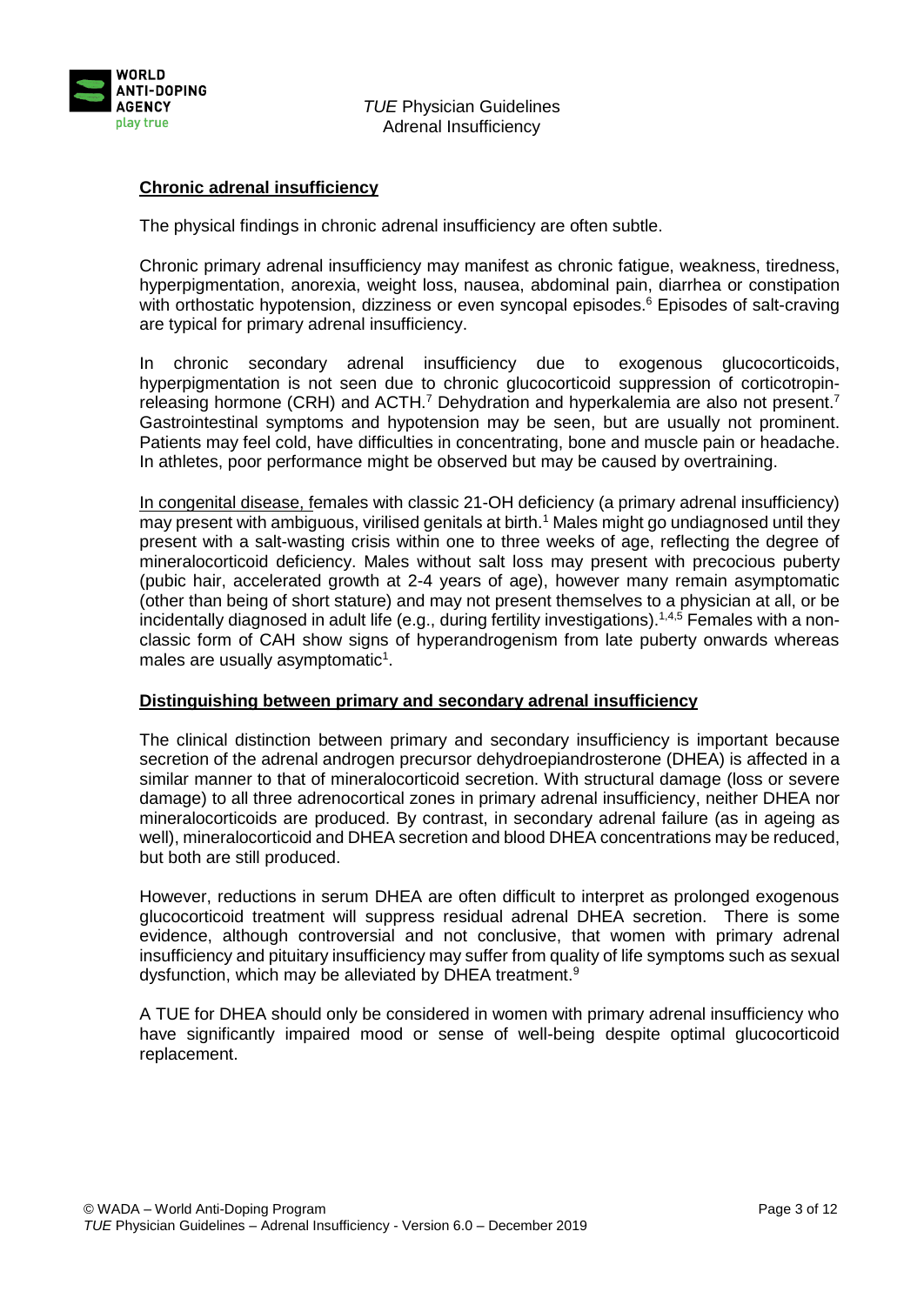

# b. **Diagnostic criteria (see annex)**

The diagnosis of adrenal insufficiency demands the synthesis of medical history with physical examination, substantiated by appropriate laboratory measurements and tests.<sup>6,7</sup>

## **Laboratory measurements<sup>a</sup>**

- Electrolytes: hyponatremia with or without hyperkalemia is commonly found in primary adrenal insufficiency, occasionally in secondary
- Fasting blood glucose: hypoglycemia particularly in athletes during/after exercise
- Serum cortisol: Diagnosis is confirmed if serum cortisol level measured between 8.00 am and 9.30 am after an overnight fast (basal cortisol) is less than 3  $\mu$ g/dL (83 nmol/L). Values below 18 µg/dL (500 nmol/L) in the presence of a markedly elevated ACTH and plasma renin concentrations are very suggestive of primary adrenal insufficiency and may require further investigation by provocative testing (cosyntropin, CRH, insulin). Values above 18 µg/dL generally rule out adrenal insufficiency.
- Plasma ACTH concentration: When serum cortisol is low, ACTH can be decreased or inappropriately normal (secondary adrenal insufficiency) or increased (primary adrenal insufficiency).
- Plasma renin and aldosterone concentration:considered in conjunction with concurrent evaluation of blood pressure (including postural), ECF volume (hydration status) and electrolytes. High plasma renin with low aldosterone and ECF volume depletion is characteristic of untreated primary adrenal insufficiency.

# **Testing<sup>b</sup>**

It is not within the scope of this document to provide the full details of each test. These tests should be undertaken by an endocrinologist in an established laboratory. The appropriate test chosen as well as the test results need to be interpreted in the specific clinical context.

**Cosyntropin testing** (also corticotropin stimulation test)<sup>1,5,6</sup>

Adrenal insufficiency is likely if serum cortisol level is less than 18 µg/dL (500 nmol/L) at 30- 60 minutes after administration of 250 µg cosyntropin (synthetic ACTH; dose to be modified in children). Measurement of plasma ACTH determines whether adrenal insufficiency is primary or secondary. Elevated ACTH levels indicate primary adrenal insufficiency. If the

<sup>1</sup> a This information mentions limit values for parameters though these are not all scientifically proven and will be difficult to apply in a clinical setting where the effect of the hormones and exercise may need to be considered. Threshold values provide some guidance in the case of athletes.

b This information mentions limit values for testing though these are not all scientifically proven and will be difficult to apply in a clinical setting where the effect of the hormones and exercise may need to be considered. However, threshold values provide some guidance in the case of athletes.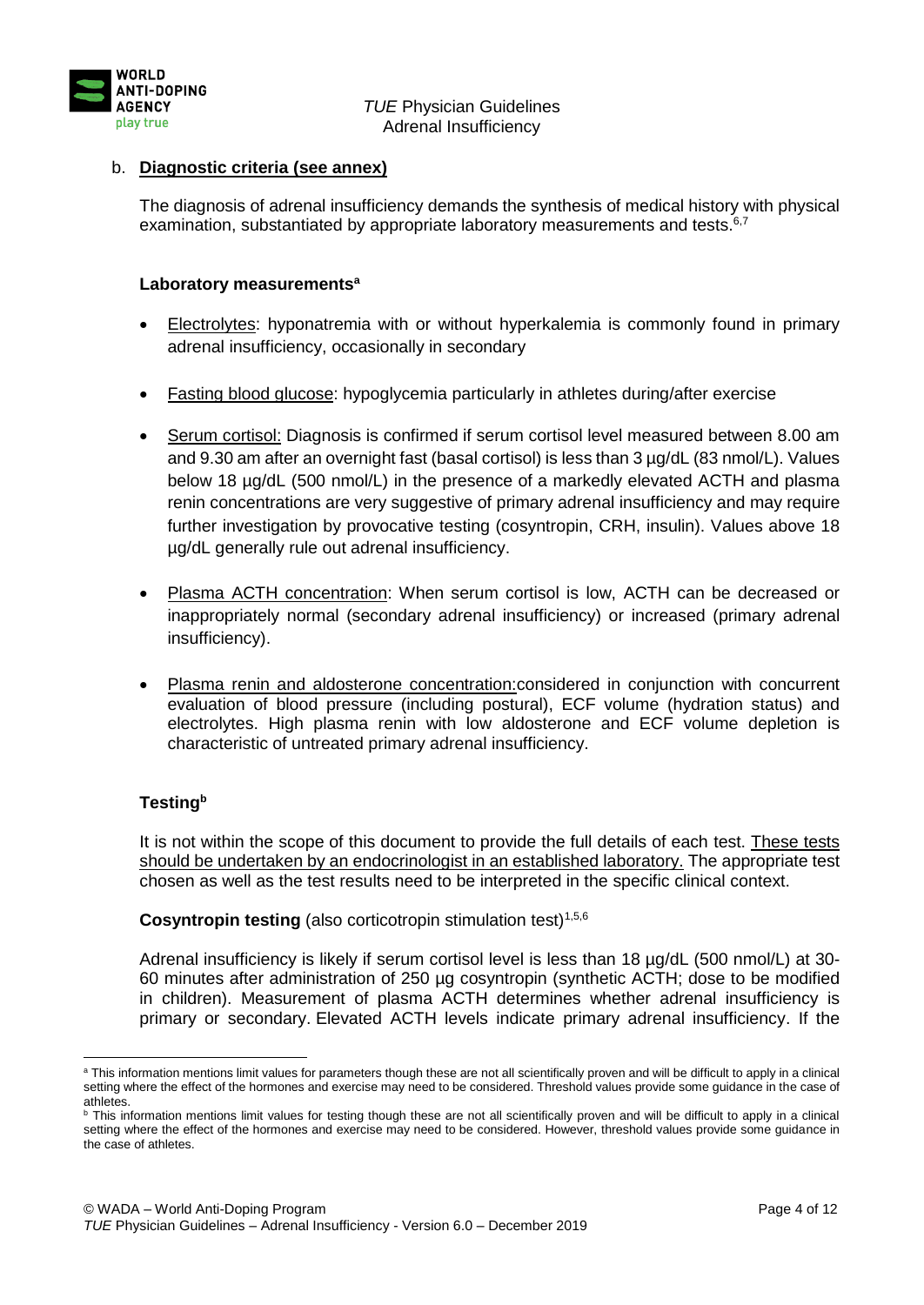

cortisol response to cosyntropin is subnormal, but ACTH concentration is not elevated, secondary adrenal insufficiency is likely.

### **CRH stimulation test**

This test is superior to cosyntropin testing in individuals with short-term (less than 3 months) secondary adrenal insufficiency, e.g. after glucocorticoid treatment. Diagnostic cut-off values are the same as for the cosyntropin test.

#### **Insulin-tolerance testing or metyrapone stimulation**<sup>7</sup>

These tests are the reference tests for establishing the integrity of the hypothalamic-pituitaryadrenal axis, for example when secondary insufficiency should definitely be ruled out.

## **Antibody tests**

If adrenal insufficiency is confirmed, anti-adrenal antibodies may confirm an autoimmune disorder. They might help with the etiological diagnosis when cortisol levels are low and ACTH elevated. Negative results do not exclude autoimmune adrenalitis, but are useful where other causes such as tuberculosis, adrenal hemorrhage or adrenoleukodystrophy need to be excluded.

#### **Imaging studies**

A CT or MRI of the abdomen helps to identify hemorrhage, calcification or infiltration of the adrenal glands. In secondary adrenal insufficiency, a skull CT or MRI may show destruction or mass lesion of the pituitary.

### c. **Other relevant information**

The patient's symptoms during the course of treatment over time should be documented and reported by the treating physician, noting any exacerbation (acute crisis) or required adaptation to doses of glucocorticoids and mineralocorticoids. Genetic analyses in congenital disease may confirm the diagnosis.

# d. **Likeliness of the medical condition being caused by previous use of a prohibited substance**

Secondary adrenal insufficiency may occur with intraarticular, topical, ocular, rectal, inhaled (all not prohibited), and systemic (prohibited in-competition) glucocorticoid therapy.<sup>7</sup> It may last for a highly variable period of time, depending on the dose and duration of initial exposure. In addition, there is considerable interindividual variability in the response to glucocorticoid therapy. <sup>7</sup> Adrenal insufficiency demonstrated by low basal serum cortisol levels has been reported in elite cyclists with a high frequency of glucocorticoid use.<sup>8</sup>

Establishing the dosage, frequency, duration and administration route as well as the existence of any TUEs granted previously to an athlete presenting with secondary adrenal insufficiency is essential to assess this point.

#### **2. Medical best practice treatment**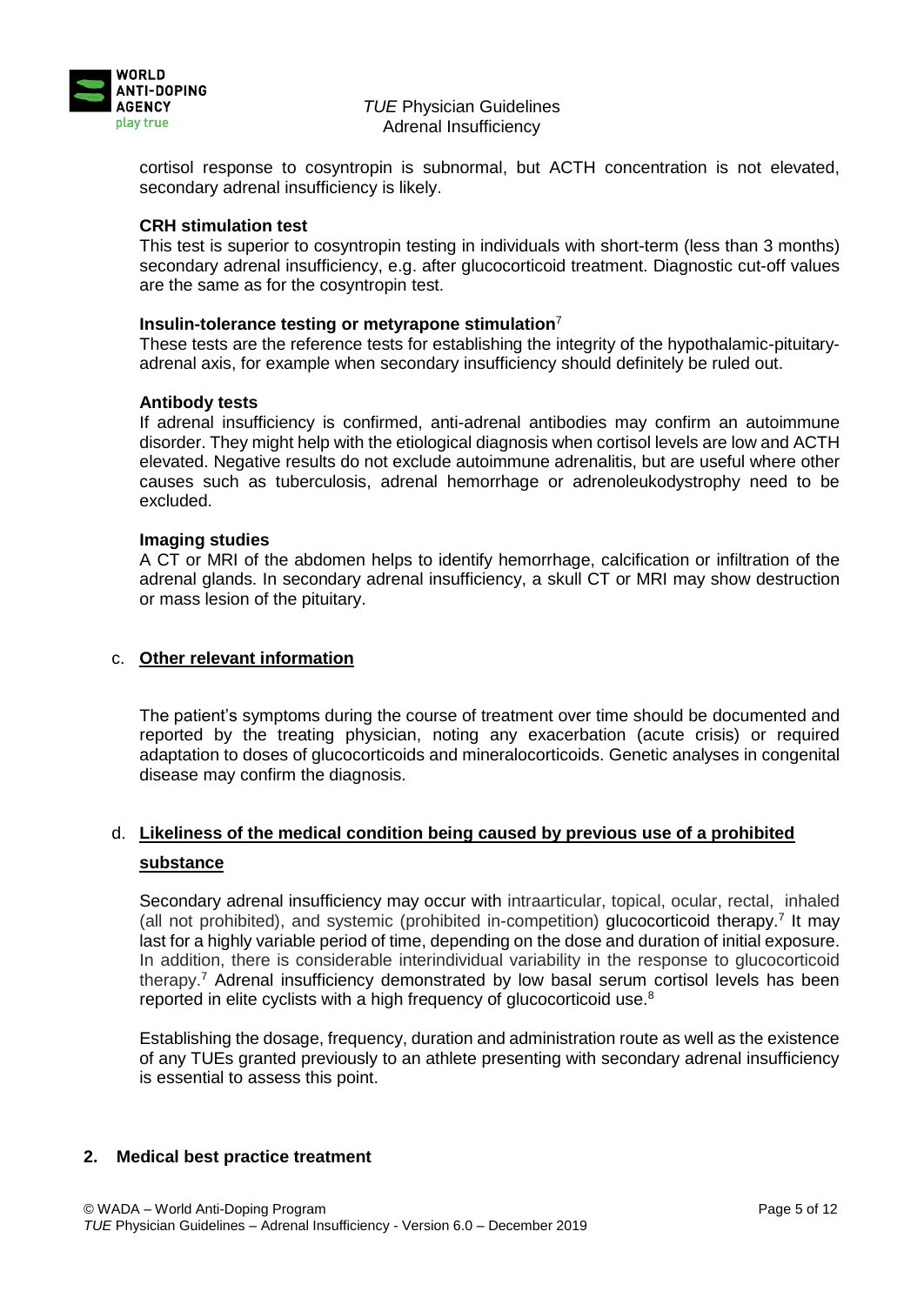

The mainstay of treatment for primary adrenal insufficiency is substitution with glucocorticoids. Patients with additional mineralocorticoid deficiency might require fludrocortisone acetate.<sup>6,7</sup>

Emergency situations with sufficient clinical suspicion of an adrenal crisis require treatment prior to definitive laboratory confirmation or consultation of an endocrinologist, but ideally after securing blood samples. This needs to be considered in any case of a retroactive TUE application for emergency treatment.

In case of an adrenal crisis, the underlying problem precipitating the crisis also requires treatment.

Athletes with secondary adrenal insufficiency due to withdrawal from previous glucocorticoid therapy may require tapering doses of glucocorticoids over weeks or months to, in rare cases, years until symptom-free.

## a. **Name of prohibited substances**

## **Glucocorticoids**5,6,7

- Hydrocortisone: drug of choice in emergency treatment; effective in controlling androgen production (in higher than physiological doses); easy to titrate, mineralocorticoid activity.
- Prednisone: agent is inactive and needs to be metabolized to active prednisolone; conversion might be impaired in liver disease.
- Prednisolone, methylprednisolone.
- Dexamethasone: alternative to hydrocortisone to avoid interference with testing, but its lack of mineralocorticoid activity makes it less safe to be used alone.

#### **Mineralocorticoids**3,5,6,10

Fludrocortisone is not generally needed unless a glucocorticoid with low mineralocorticoid activity is used (e.g., dexamethasone).

## **DHEA**

While the scientific data remain inconclusive and contentious,  $9,11,12$  DHEA may have a role in some females with primary adrenal insufficiency only.

#### **Androgens**

Testosterone has no role in the treatment of female athletes with either form of adrenal insufficiency.

## b. **Route of administration**

## **Glucocorticoids:**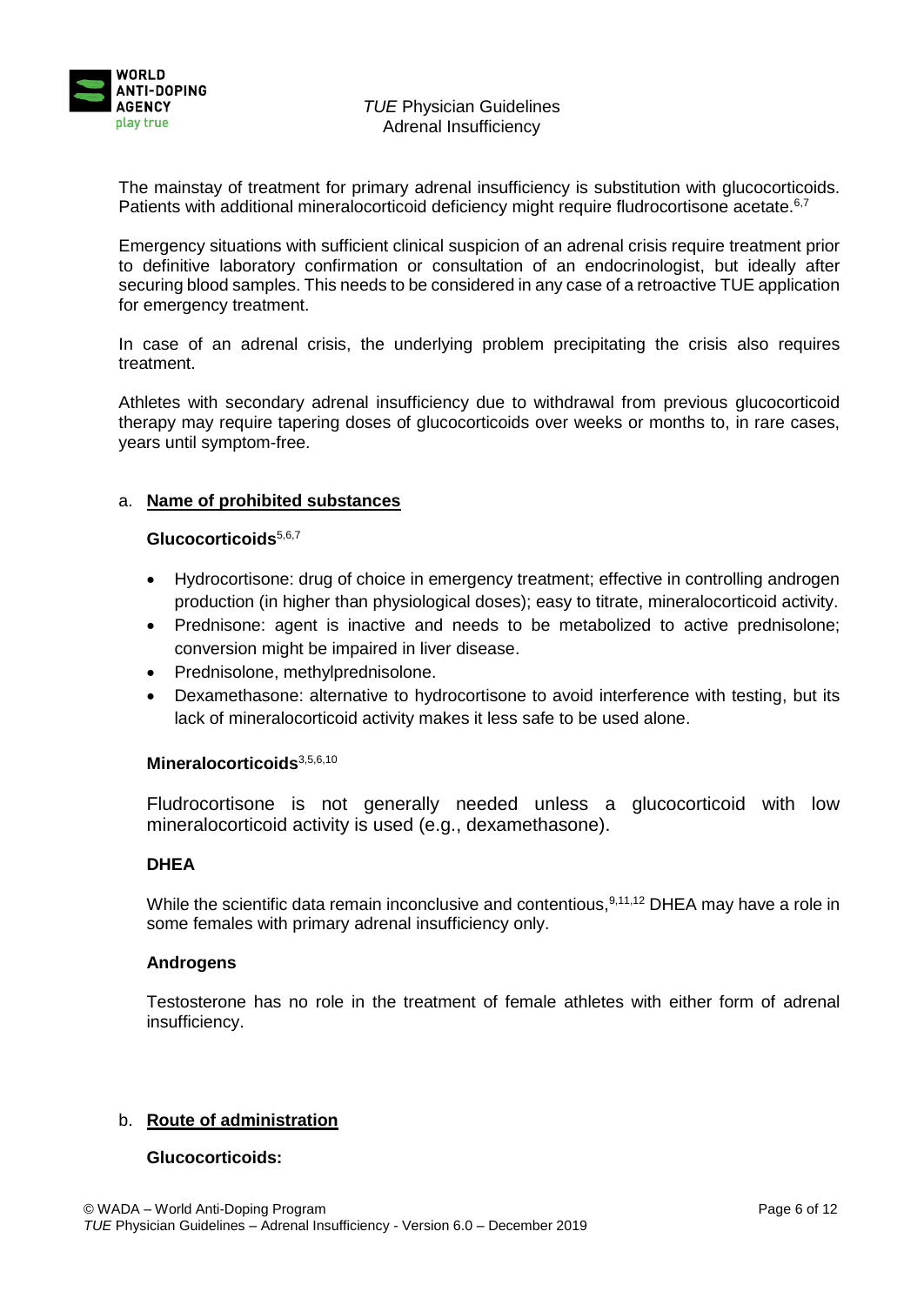

- Intravenous in emergency situation:
- Oral for permanent glucocorticoid treatment once patient is stable and in chronic treatment;
- Intramuscular, e.g. in emergency treatment prior to admission in adrenal crisis or prior to surgical intervention.

DHEA: Oral

## c. **Dosage and Frequency**

Daily oral glucocorticoid medication with timing of the first dose in the morning and a second dose in late afternoon is important though physiological secretion cannot be imitated.<sup>2,5</sup>

After emergency treatment, intravenous doses of glucocorticoids need to be tapered and may be discontinued once symptoms resolve, depending on the cause of the crisis. Maintenance glucocorticoid and mineralocorticoid (only in primary adrenal insufficiency) replacement therapy is with oral medication. The athlete should be treated with the lowest possible glucocorticoid dose to avoid symptoms of adrenal insufficiency in order to avoid adverse effects of excessive glucocorticoids.

Immediately prior to a surgical intervention, patients require stress doses (triple the normal dosage) of glucocorticoids and additional doses should be continued throughout the procedure.4,5,6

Where symptomatic DHEA deficiency affecting the quality of life is established unequivocally in females with primary adrenal insufficiency, and the patient is on optimal glucocorticoid therapy, DHEA up to a maximum of 25mg may be administered daily as a trial.<sup>6</sup> Dose titration based on mass spectrometry-based assays (not immunoassays) for serum testosterone and DHEA may be required.

#### **3. Non-prohibited alternative treatments**

In the case of confirmed primary adrenal insufficiency, there is currently no non-prohibited treatment alternative.<sup>13</sup>

#### **4. Consequences to health if treatment is withheld**

Adrenal insufficiency, particularly an acute crisis, is life-threatening and may lead to death if treatment is delayed or insufficiently aggressive.<sup>5,6,7</sup> Death may occur due to hypotension, cardiac arrhythmia or central impairment. This should be considered in applications for retroactive TUEs after emergency treatment without prior definite confirmation of diagnosis.

Other consequences of chronic adrenal insufficiency are chronic ill health with underperformance in physical activity and competitive sport.

## **5. Treatment monitoring**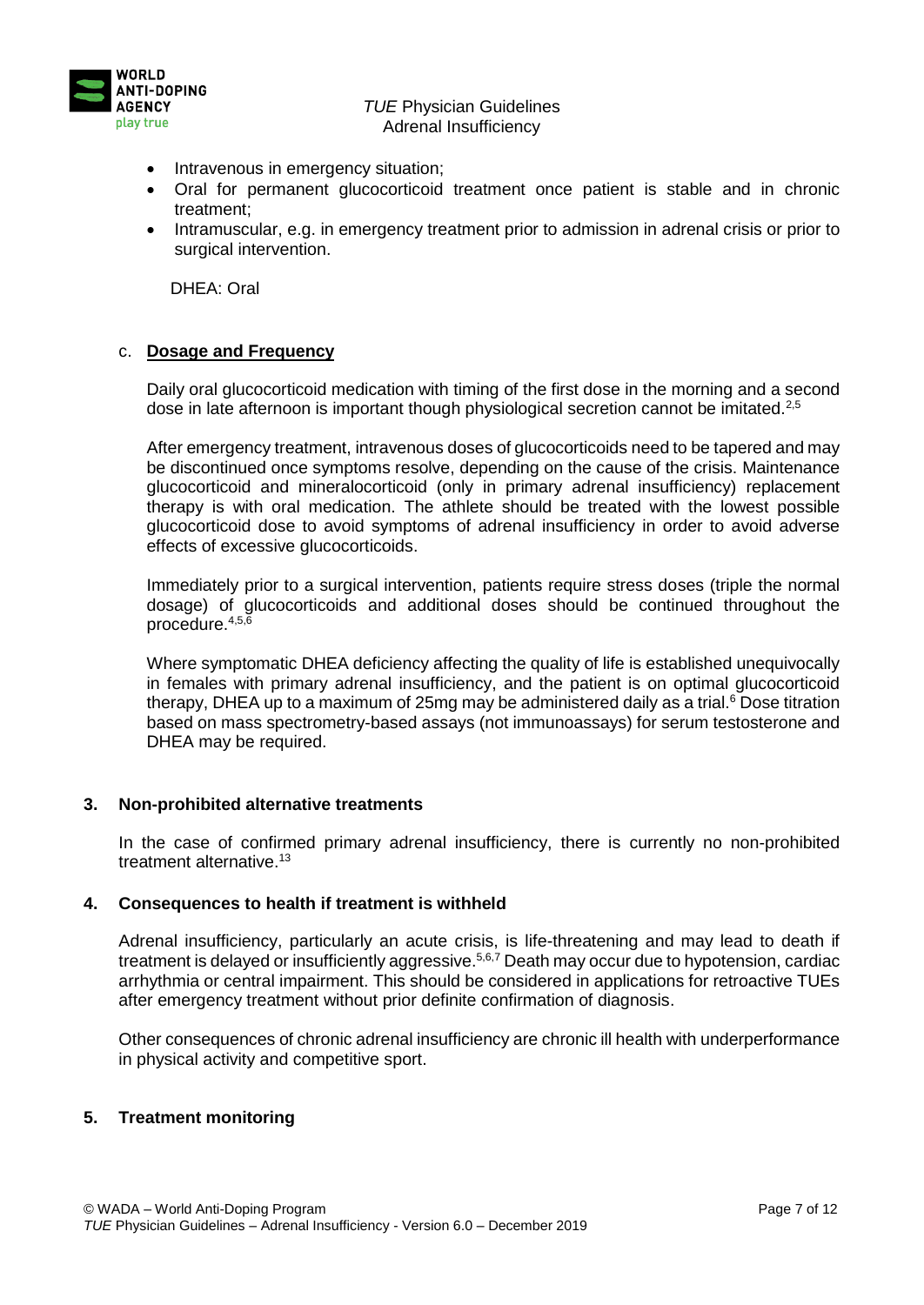

1

## *TUE* Physician Guidelines Adrenal Insufficiency

It is absolutely essential that a specialist endocrinologist is involved in the management of any athlete with proven adrenal insufficiency of any cause. Due to the delicate balance between administering the lowest possible dose to achieve sufficient substitution on the one hand, or overdosing on the other, specialist monitoring should be undertaken at least annually in case of stable disease. Where there is instability of control or in acute cases, monitoring must be more frequent with at least monthly assessment. This may apply to athletes with secondary adrenal insufficiency due to glucocorticoid use.

Furthermore, in female athletes with proven primary adrenal insufficiency who are granted supplementation with DHEA, a baseline steroid profile should be performed prior to therapy using validated mass-spectrometry-based methods<sup>c</sup> and documented in ADAMS. Profiling should be repeated at regular intervals to be defined by the granting ADO to ensure levels of serum testosterone and DHEA remain within the individual athlete's normal range during supplementation. Reference should be made to the laboratory criteria used to monitor the serum testosterone and DHEA levels of athletes who have been granted supplementation for proven DHEA deficiency.

## **6. TUE validity and recommended review process**

In primary adrenal insufficiency treatment is lifetime with regular clinical and laboratory evaluation. Careful balancing of glucocorticoid therapy is vital and requires continuous surveillance. Patients need to be advised to increase cortisol dosage in times of physical stress (e.g. operations, infections, but also major endurance competitions). Normal exercise does not require stress doses of glucocorticoids.4,14

The recommended validity of a TUE for an athlete suffering from primary adrenal insufficiency or in case of pituitary disease or surgery therefore is 10 years. Under the supervision of a specialist endocrinologist, there should be annual reviews of clinical status, blood count, creatinine, electrolytes, fasting blood glucose, serum aldosterone, ACTH, cortisol concentration, plasma renin concentration, and further parameters depending on the cause of primary adrenal insufficiency.

In cases of anticipated increased physical stress, such as infections, trauma or surgery, any dosage variation of glucocorticoids, as advised by the treating endocrinologist, should be covered by the original TUE without the need for a new application. The athlete should be advised to report such intermittent increase in dose on the doping control form at the time of testing in case of doping control in the following months.

In secondary adrenal insufficiency with hypopituitarism due to posttraumatic permanent damage or hypothalamic-pituitary disease including pituitary tumours treatment is also lifetime. Secondary adrenal insufficiency due to glucocorticoid therapy may last for weeks to months and even years, depending on the dose and duration of initial exposure.<sup>7</sup> Recovery of the hypothalamic-pituitaryadrenal axis in these patients requires regular monitoring of serum cortisol levels over time. Results should be interpreted by an experienced endocrinologist who will assess the need for further treatment.

In treatment of adrenal insufficiency due to glucocorticoid withdrawal, TUEs may be granted for 4-12 weeks, depending on a review of the values of serial basal or stimulated cortisol

<sup>c</sup> The direct (unextracted) testosterone immunoassays currently used by most laboratories are too inaccurate for monitoring serum testosterone during physiological DHEA replacement therapy.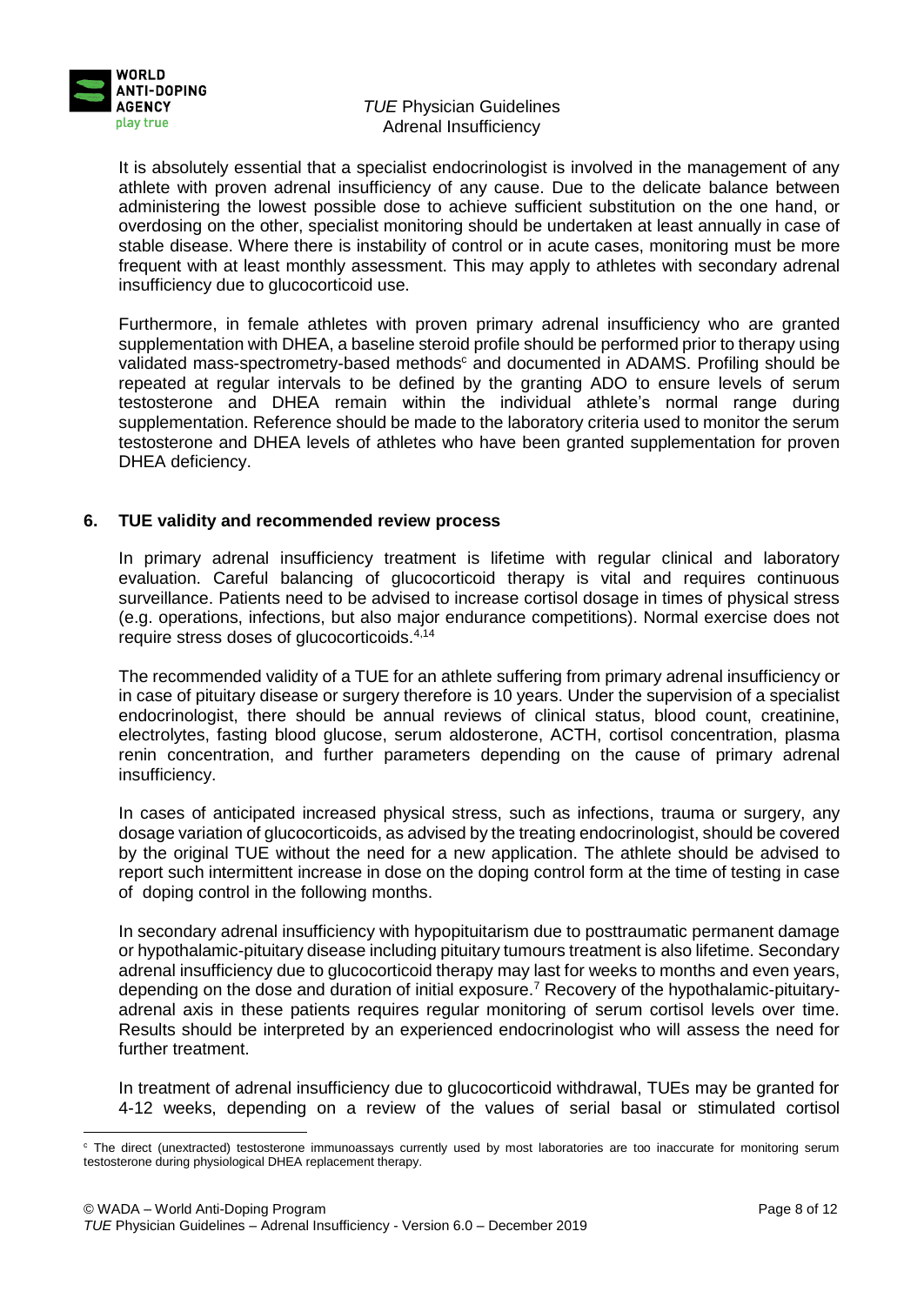

concentrations. A new TUE will only be issued after clinical and biological verification of a further need due to persisting adrenal insufficiency.

Reference is made to article 4.1 of the International Standard for TUE that a TUE should not be granted if the necessity for the use of a Prohibited Substance is the consequence of prior nontherapeutic use of any Prohibited Substance.

Requirements for the monitoring of DHEA supplementation are described under Section 5.

## **7. Appropriate cautionary matters**

- Adrenal insufficiency is potentially life-threatening. Therefore, any delay in treating an acute exacerbation is unjustifiable. In cases where there is clinical suspicion of adrenal insufficiency from any cause, the initiation of treatment with glucocorticoids should always take precedence over further investigations.
- With adequate replacement therapy, no restriction in physical activity is required in an otherwise healthy person.
- In the small group of female athletes who present with established primary adrenal insufficiency, and where the supplemental use of DHEA is considered, the opinion of an independent, expert endocrinologist must guide and ultimately inform the TUE application. Without such specialist input the application will be considered incomplete by any TUEC.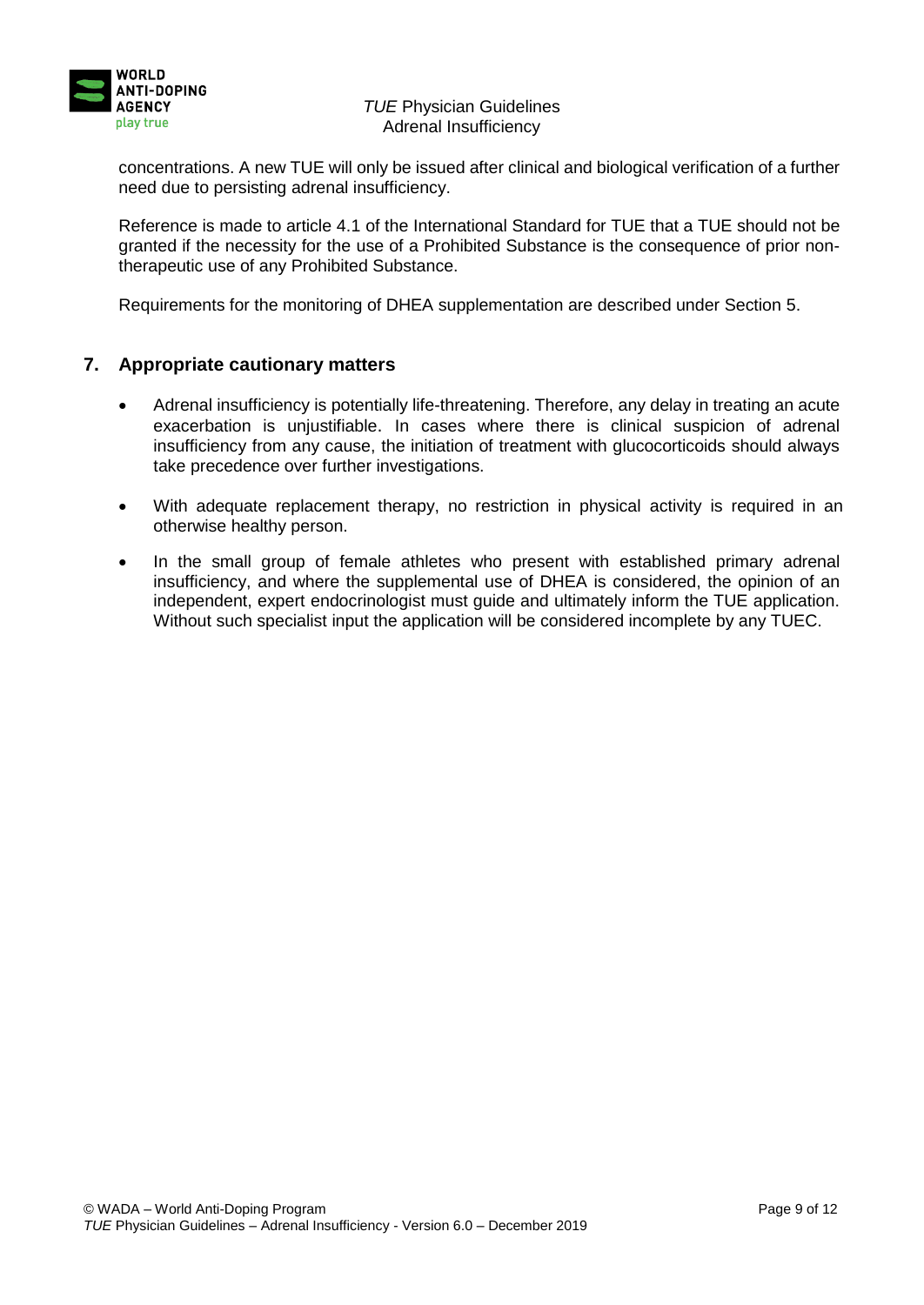

# **8. References**

- 1. El-Maouche D, Arlt W, Merke DP. Congenital adrenal hyperplasia. Lancet. 2017 May 30. pii: S0140-6736(17) 31431-9.
- 2. Bachelot A, Grouthier V, Courtillot C, Dulon J, Touraine P. Management of Endocrine Disease: Congenital adrenal hyperplasia due to 21-hydroxylase deficiency: update on the management of adult patients and prenatal treatment. Eur J Endocrinol. 2017 Apr; 176(4): R167-R181.
- 3. Auchus RJ, Arlt W. Approach to the patient: the adult with congenital adrenal hyperplasia. J Clin Endocrinol Metab. 2013 Jul;98(7): 2645-55.
- 4. Speiser PW, Azziz R, Baskin LS, Ghizzoni L, Hensle TW, Merke DP, Meyer-Bahlburg HF, Miller WL, Montori VM, Oberfield SE, Ritzen M, White PC; Endocrine Society. Congenital adrenal hyperplasia due to steroid 21-hydroxylase deficiency: an Endocrine Society clinical practice guideline. J Clin Endocrinol Metab. 2010 Sep;95(9):4133-60. Erratum in: J Clin Endocrinol Metab. 2010 Nov;95(11):5137.
- 5. New M, Yau M, Lekarev O, Lin-Su K, Parsa A, Pina C, Yuen T, Khattab A. Congenital Adrenal Hyperplasia. 2017 Mar 15. In: De Groot LJ, Chrousos G, Dungan K, Feingold KR, Grossman A, Hershman JM, Koch C, Korbonits M, McLachlan R, New M, Purnell J, Rebar R, Singer F, Vinik A, editors. Endotext [Internet]. South Dartmouth (MA): MDText.com, Inc.; 2000. Available from [http://www.ncbi.nlm.nih.gov/books/NBK278953/.](http://www.ncbi.nlm.nih.gov/books/NBK278953/)
- 6. Bornstein SR, Allolio B, Arlt W, Barthel A, Don-Wauchope A, Hammer GD, Husebye ES, Merke DP, Murad MH, Stratakis CA, Torpy DJ. Diagnosis and treatment of primary adrenal insufficiency: An Endocrine Society Clinical Practice Guideline. J Clin Endocrinol Metabol. 2016 Feb;101(2): 364-89.
- 7. Crowley RK, Argese N, Tomlinson JW, Stewart PM. Central hypoadrenalism. J Clin Endocrinol Metabol. 2014 Nov; 99 (11): 4027-36.
- 8. Guinot M, Duclos M, Idres N, Souberbielle JC, Megret A, Lebouc Y. Value of basal serum cortisol to detect corticosteroid-induced adrenal insufficiency in elite cyclists. Eur J Appl Physiol. 2007; 99: 205-16.
- 9. Alkatib AA, Cosma M, Elamin MB, Erickson D, Swiglo BA, Erwin PJ, Montori VM. A systematic review and meta-analysis of randomized placebo-controlled trials of DHEA treatment effects on quality of life in women with adrenal insufficiency. J Clin Endocrinol Metab. 2009; 94: 3676- 81.
- 10. Quinkler M, Oelkers W, Remde H, Allolio B. Mineralocorticoid substitution and monitoring in primary adrenal insufficiency. Best Pract Res Clin Endocrinol Metab. 2015 Jan; 29 (1): 17-24.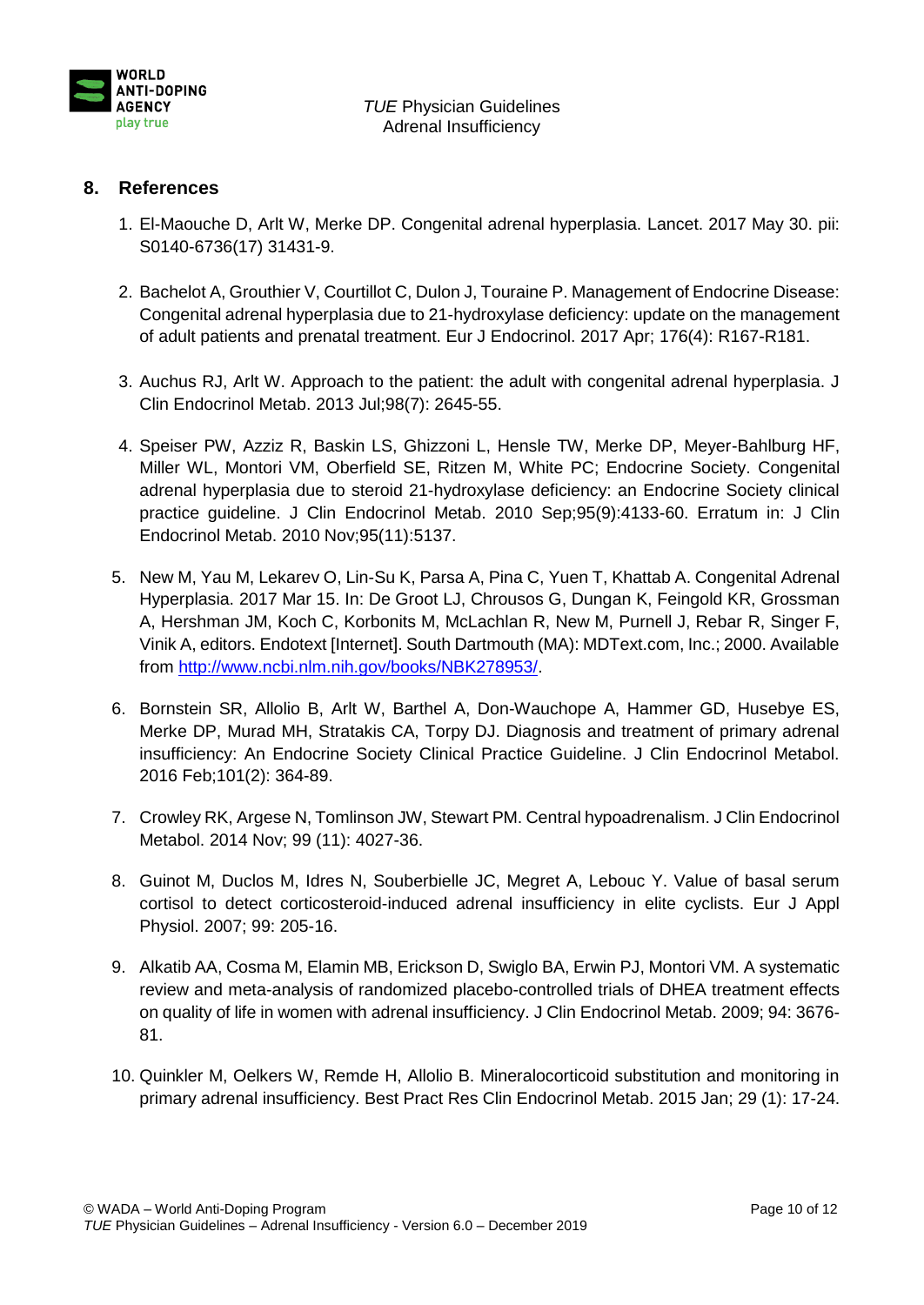

- 11. Handelsman DJ, Matsumoto AM, Gerrard DF. Doping Status of DHEA Treatment for Female Athletes with Adrenal Insufficiency. Clin J Sports Med. 2017; 27(1): 78-85.
- 12. Wierman ME, Arlt W, Basson R, Davis SR, Miller KK, Murad MH, Rosner W, Santoro N. Androgen therapy in women: a reappraisal: an Endocrine Society Clinical Practice Guideline. J Clin Endocrinol Metab. 2014 Oct; 99(10): 3489-510.
- 13. Johannsson G, Falorni A, Skrtic S, Lennernäs H, Quinkler M, Monson JP, Stewart PM. Adrenal insufficiency: review of clinical outcomes with current glucocorticoid replacement therapy. Clin Endocrinol (Oxf). 2015 Jan; 82 (1): 2-11.
- 14. Weise M [Drinkard B,](http://www.ncbi.nlm.nih.gov/pubmed/?term=Drinkard%20B%5BAuthor%5D&cauthor=true&cauthor_uid=15292287) [Mehlinger SL,](http://www.ncbi.nlm.nih.gov/pubmed/?term=Mehlinger%20SL%5BAuthor%5D&cauthor=true&cauthor_uid=15292287) [Holzer SM,](http://www.ncbi.nlm.nih.gov/pubmed/?term=Holzer%20SM%5BAuthor%5D&cauthor=true&cauthor_uid=15292287) [Eisenhofer G,](http://www.ncbi.nlm.nih.gov/pubmed/?term=Eisenhofer%20G%5BAuthor%5D&cauthor=true&cauthor_uid=15292287) [Charmandari E,](http://www.ncbi.nlm.nih.gov/pubmed/?term=Charmandari%20E%5BAuthor%5D&cauthor=true&cauthor_uid=15292287) [Chrousos](http://www.ncbi.nlm.nih.gov/pubmed/?term=Chrousos%20GP%5BAuthor%5D&cauthor=true&cauthor_uid=15292287) [GP,](http://www.ncbi.nlm.nih.gov/pubmed/?term=Chrousos%20GP%5BAuthor%5D&cauthor=true&cauthor_uid=15292287) [Merke DP.](http://www.ncbi.nlm.nih.gov/pubmed/?term=Merke%20DP%5BAuthor%5D&cauthor=true&cauthor_uid=15292287) Stress dose of hydrocortisone is not beneficial in patients with classic congenital adrenal hyperplasia undergoing short-term, high-intensity exercise. J Clin Endocrinol Metab. 2004 Aug; 89 (8): 3679-84.